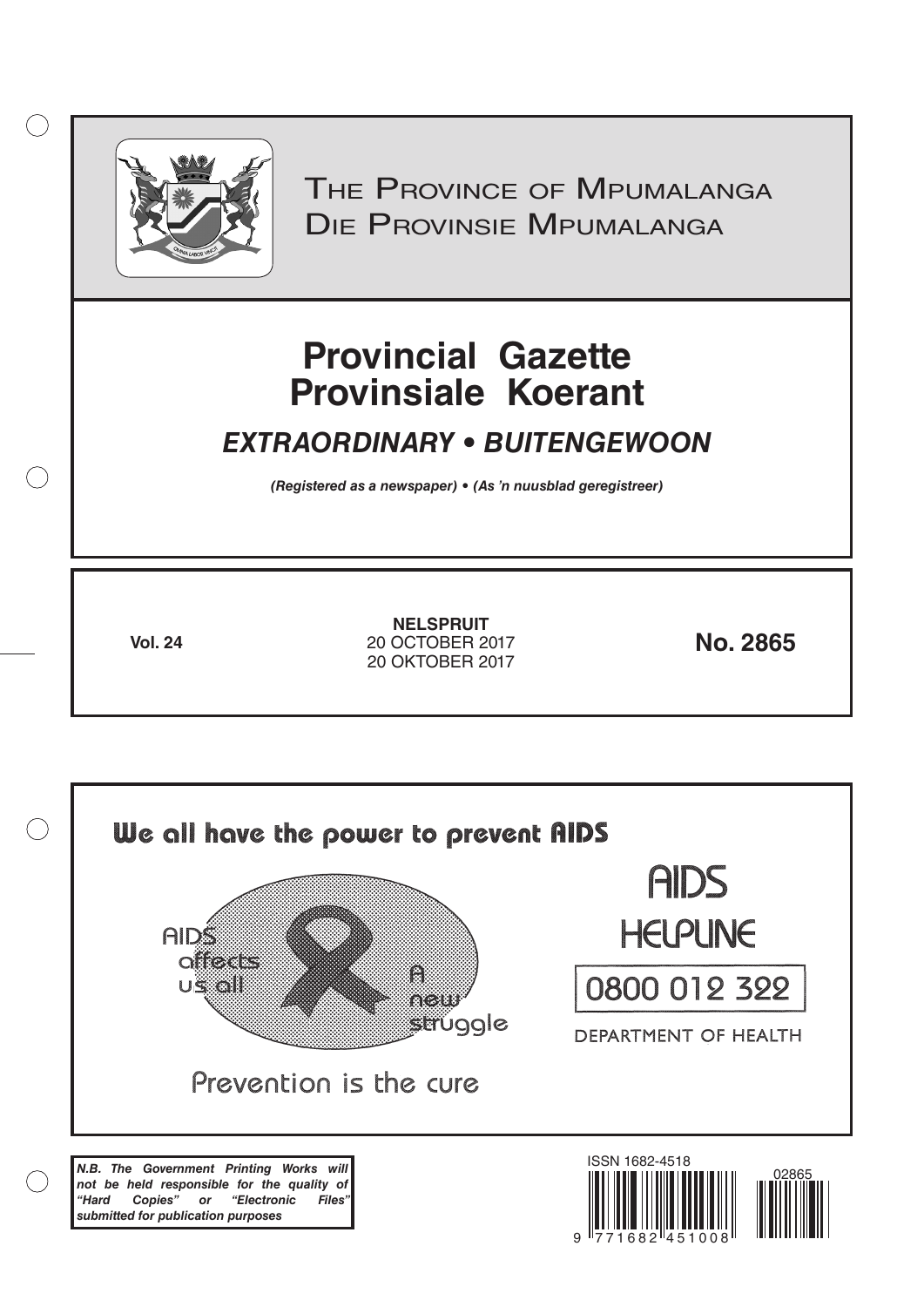# **IMPORTANT NOTICE:**

**The GovernmenT PrinTinG Works Will noT be held resPonsible for any errors ThaT miGhT occur due To The submission of incomPleTe / incorrecT / illeGible coPy.**

**no fuTure queries Will be handled in connecTion WiTh The above.**

#### **CONTENTS**

|     |                                                                                                        | Gazette | Page |
|-----|--------------------------------------------------------------------------------------------------------|---------|------|
|     |                                                                                                        | No.     | No.  |
|     | <b>GENERAL NOTICES • ALGEMENE KENNISGEWINGS</b>                                                        |         |      |
| 117 | Mpumalanga Gambling Act, 1995 (as amended): Application for removal of premises of Bingo Licence: Viva | 2865    |      |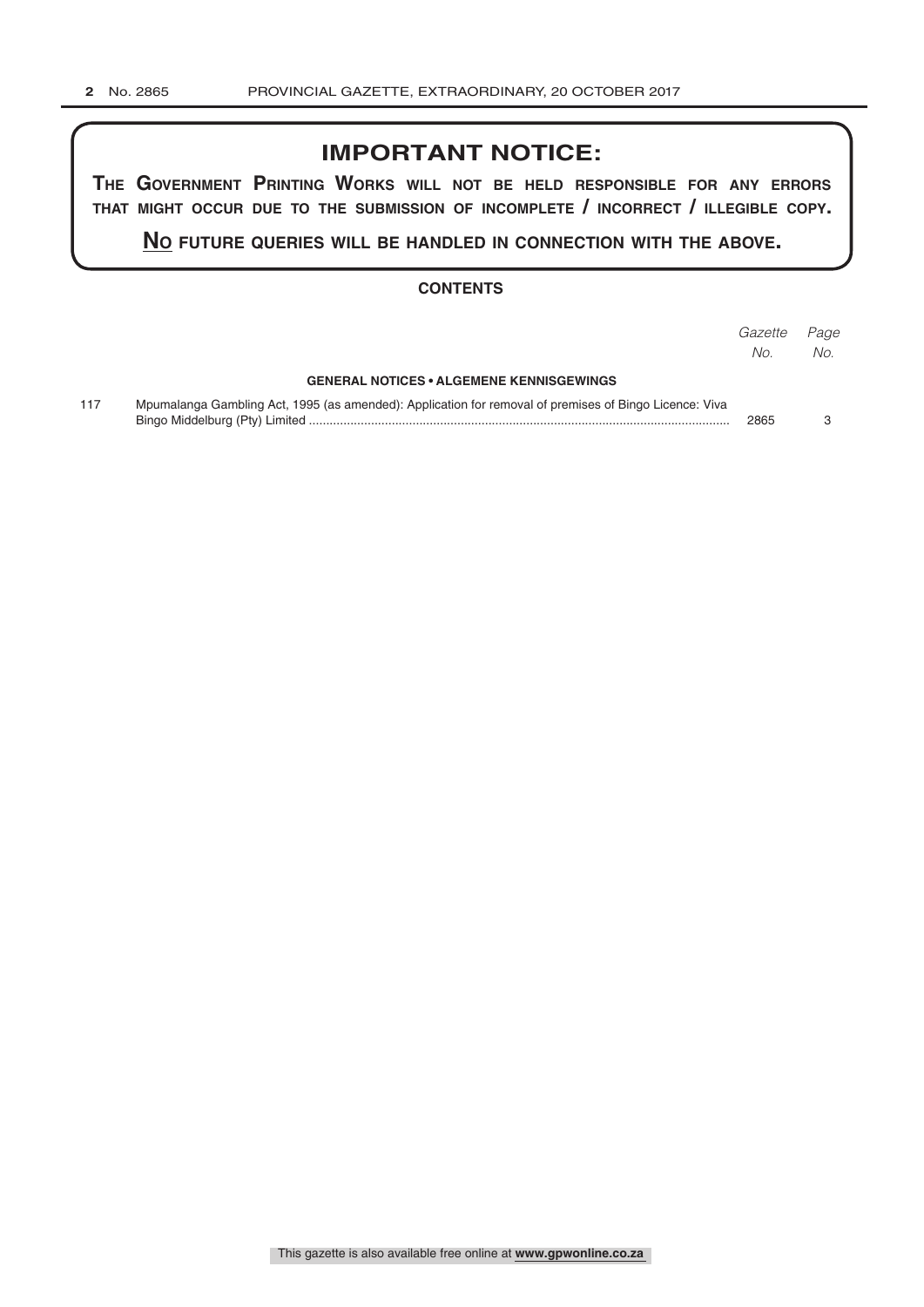# General Notices • Algemene Kennisgewings

#### **NOTICE 117 OF 2017**

## **MPUMALANGA GAMBLING ACT, 1995 (AS AMENDED)**

### **APPLICATION FOR REMOVAL OF PREMISES OF BINGO LICENCE**

Notice is hereby given that Viva Bingo Middelburg (Pty) Limited, situated at Tarentaal Centre, corner Samora Michel and Kaapschehoop Road, Nelspruit., intends submitting an application to the Mpumalanga Gambling Board for the removal of premises of a Bingo Licence to Shop UG39A, Ilanga Mall, Corner of Bitterbessie and Flamboyant Street, Nelspruit.

The application will be available for public inspection, during office hours at the offices of the Mpumalanga Gambling Board from 24 October 2017.

Attention is drawn to the provisions of section 26 of the Mpumalanga Gambling Act, 1995 that makes provision for lodging of written representations or objections in respect of this application.

Such objections or representations should be lodged with the Chief Executive Officer, Mpumalanga Gambling Board, Private Bag X9908, White River, Mpumalanga, 1240, within 30 days from 24 October 2017. Any person lodging written representation should indicate whether or not they wish to make oral representations when the application is heard.